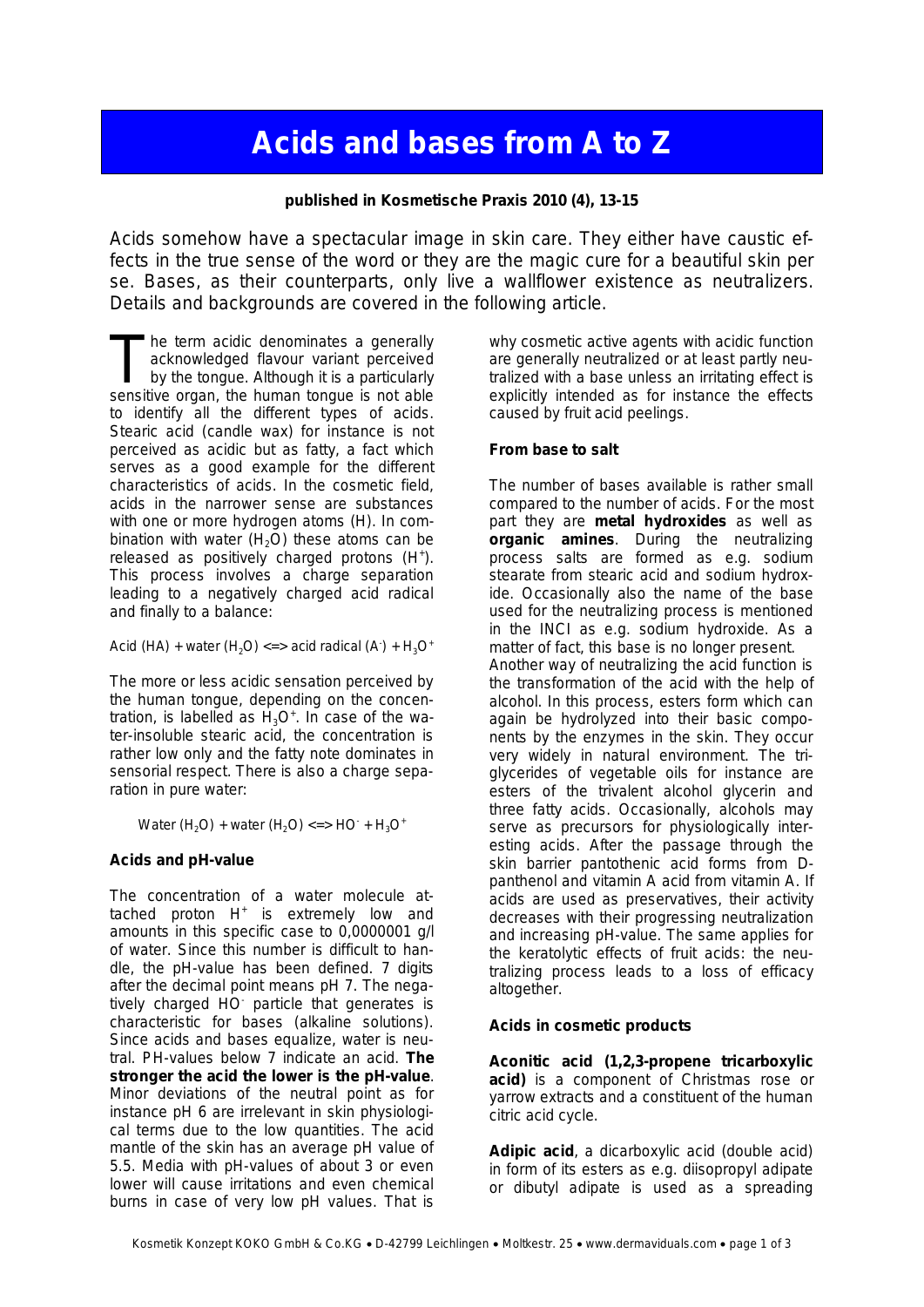agent. They are fluid oils which facilitate the spreading of creams.

**Alginic acid** has a polysaccharide structure whose basic elements consist of mannuronic acid and guluronic acid (sugar acids). Alginic acid and its calcium salt (calcium alginate) are insoluble in water but may soak; alginic acid is used as a consistency agent. It forms a moisturizing film on the skin. It is also able to bind heavy metal ions. The sodium and potassium salts of the alginic acid (sodium alginate, potassium alginate) are water-soluble.

**Amino acids** (AS) are neutral as they have an acidic function in addition to their alkaline amino group; we are dealing here with an intramolecular neutralization. AS with various acid or amino groups, however, show acidic respectively alkaline reactions. **α-Amino acids** are components of the NMF and have radical scavenging functions. Nicotinic acid (niacin, vitamin  $B_3$ ) also belongs to the amino acids.

**Ascorbic acid** is a potent antioxidant. Higher concentrations have keratolytic effects similar to fruit acids. Integrated in liposome or nanodispersions, the sodium salts of the phosphoric acid ester (sodium ascorbyl phosphate) or of the palmitic acid esters (ascorbyl palmitate) can penetrate through the skin barrier and stimulate the collagen formation.

**Azelaic acid** in concentrations of up to 1 % is allowed as a consistency agent in cosmetic products. With its two acid functions and nine C-atoms it belongs to the group of saturated dicarboxylic acids and is an excellent active agent in acne and rosacea products.

**Benzoic acid** has a benzene ring and that is why it is identified as an aromatic acid. It is used as a preservative. Even more effective are the esters of the p-hydroxybenzoic acid which is widely used in form of parabens. The o-hydroxybenzoic acid (salicylic acid) is a ßhydroxy acid and has antimicrobial effects as well. In higher concentrations it also has keratolytic effects. Concentrations of up to max. 2 % are allowed in skin care creams and 3 % in shampoos. Ethylhexyl salicylate (octyl salicylate) is used as UV filter. Gallic acid is a benzoic acid with 3 hydroxy groups. It has astringent and antioxidant effects and occurs in various plants.

**Betulinic acid** occurs in plane tree (sycamores) and birch bark extracts and is a natural antigen against monads and fungi. In lower concentrations it supports the apoptosis (programmed cell death) of melanoma cells.

**Bile acids** are components of the bile. The predominant acids here are cholic acid and desoxycholic acid. If cholic acid is linked via amide bonds with the amino acids taurine and glycine, taurocholic acid and glycocholic acid will form. In cosmetic products they are used as anionic emulsifiers for lipid substances and they support lamellar structures.

**Boric acid** can be formulated in skin care products but is subject to certain restrictions as a preservative in powders for instance. Borax is a sodium salt of the boric acid. Formerly it was a widely used component of cold creams.

**Boswellia acids (frankincense extract)** inhibit the collagen degradation process in the skin after UV stress as well as the inflammation triggering enzyme 5-lipoxygenase.

**Carbonic acid**: In the presence of water effervescent tablets consisting of sodium bicarbonate (sodium hydrogen carbonate) and citric acid release carbonic acid in form of carbon dioxide.

**Cinnamic acids** are unsaturated aromatic carboxylic acids. Their esters as e.g. 2-ethylhexyl methoxy cinnamate or isoamyl methoxycinnamate are UV filters.

**Dehydroacetic acid** is used as a preservative.

**Fatty acids** are the generic term for monocarboxylic acids which have an acidic -COOH group attached to a hydrocarbon chain. In addition to the above mentioned formic acid the group comprises for instance acetic, propionic, butyric, caprylic, caprinic, palmitic, stearic and behenic acid. They are partly used in their free form, as salts or esters and particularly as triglycerides. The sodium and potassium salts of longer fatty acids are typical soaps and can emulsify lipids as e.g. sodium palmitate and sodium stearate. Caprylic/capric triglyceride is the mixed ester of caprylic acid (8 C-atoms) and capric acid (10 C-atoms) and widely used as emollient neutral oil. Esters of short chained acids like butyric acid frequently have a fruity note.

**Formic acid** is the simplest and also strongest monocarboxylic acid. Its use in cosmetic applications is restricted. The acid and its sodium salt (sodium formate) have preserving characteristics.

**Fruit acids** are the generic term for the organic hydroxycarboxylic acids and dicarboxylic acids occurring in fruits. Glycolic, lactic, malic,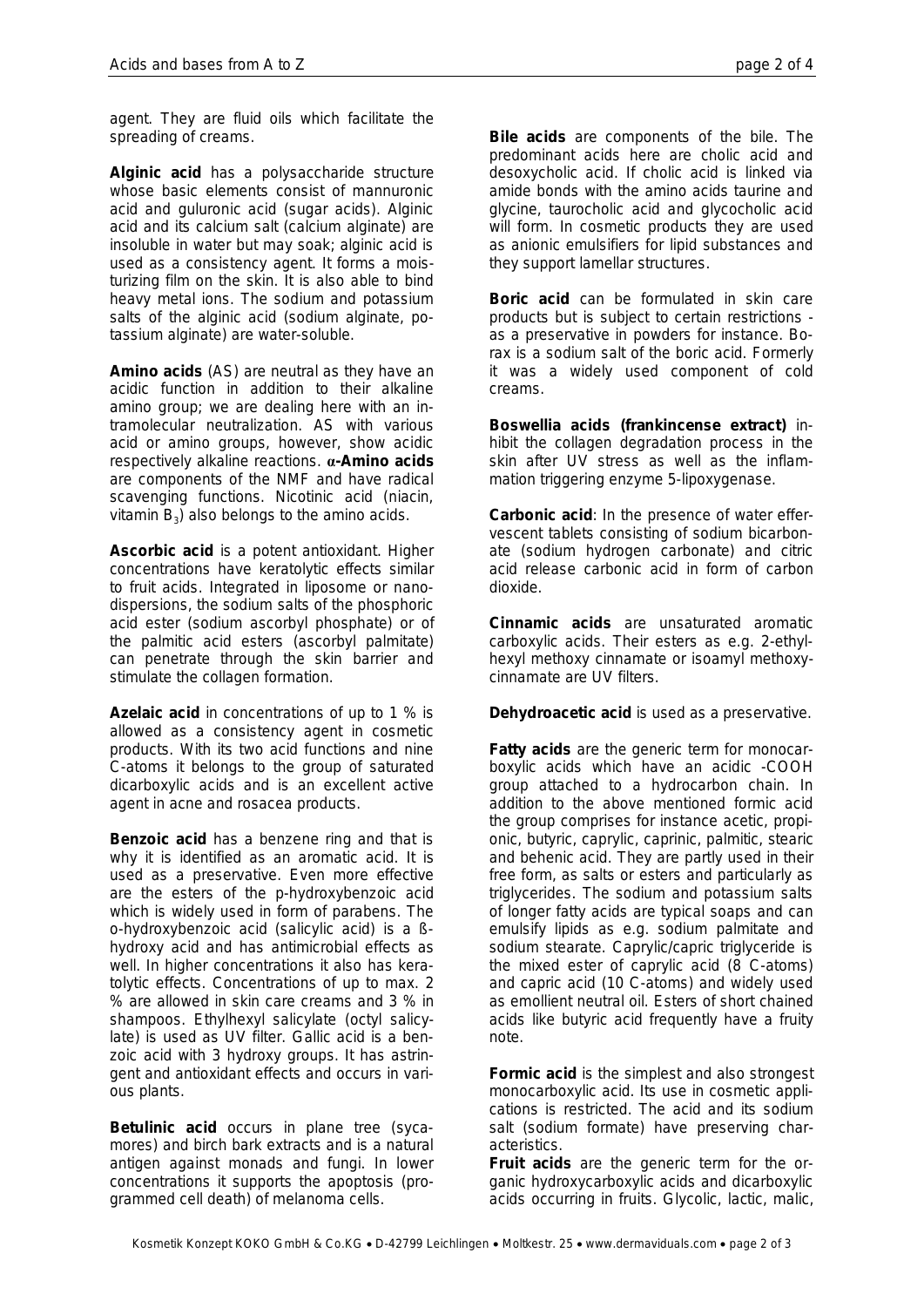tartaric and citric acid belong to the group of AHA acids  $(\alpha$ -hydroxycarboxylic acids) in the narrower sense. The free acids are used for peeling purposes, the salts partly as moisturizing agents and citric acid is applied as a chelating agent against heavy metal traces and as buffer agent to stabilize the pH-value. Glycolic acid is often used in combination with pyruvic acid (α-ketocarboxylic acid) for fruit acid peelings. Fruit acids can have caustic effects and in this respect they can be compared with dilute mineral acids.

**Fumaric acid** is an unsaturated fruit acid with 2 carboxyl groups (dicarboxylic acid). It serves as an acidifier and the sodium salt (sodium fumarate) is used to prevent bad and hyperactive skin (psoriasis).

**Hyaluronic acid** is a natural polysaccharide of the body gained in a biotechnological manufacturing process and consists of alternating Dglucuronic acid and N-acetyl-D-glucosamine units. It has moisturizing, plumping and smoothing effects.

**Lipoic acid** is a radical scavenger and a strong antioxidant.

**Mineral acids:** The following strong inorganic acids belong to the mineral acids: hydrochloric acid, sulfuric acid, nitric acid. In the cosmetic field they only play a role in form of their salts. The sodium salt of the hydrochloric acid (sodium chloride) - synonymous with table salt condenses PEG-containing shampoos. The calcium salt of the sulfuric acid (calcium sulfate) has a hardening effect in modelages. Sodium salts of sulfuric acid esters are used as detergents and emulsifiers. Examples are sodium lauryl sulfate and sodium cetyl sulfate. Aluminum chlorohydrate which forms from hydrochloric acid and aluminum hydroxide has astringent and antiseptic effects. The salt of the sulfuric acid (aluminum sulfate) and mixed salts like alum have similar effects.

**Nitrous acid** is a weak inorganic acid. Its sodium salt (sodium nitrite) is allowed as a corrosion inhibitor for cosmetic applications.

Pantothenic acid (vitamin B<sub>5</sub>) forms in the skin from D-panthenol.

**Phosphoric acid** is used in esterified form as an emulsifier (as e.g. sodium cetyl phosphate). Phosphoric acid salts are characteristic buffer substances to formulate a stable pH value.

**Phthalic acid** in its form of diethyl phthalate is the most important denaturing agent for alcohol (alcohol denat). Phthalic acid esters are also well-known plasticizer.

**Polyacrylic acids (polyacrylates, carbomers)** have consistency improving properties particularly after they have been neutralized (sodium carbomer). They are contained in ultrasound gels.

**Silicic acid (silica)** is a light inorganic powder with extensive surface. Horse tail extracts contain silicic acid and are used as an additive in facial tonics and hair care products. Dispersed (colloidal) silicic acid serves as a consistency agent for nonpolar oils like paraffin oil.

**Sorbic acid** (hexa-2,4-dienoic acid) and its potassium salt (potassium sorbate) have preserving effects.

**Sugar acids** form with the oxidation of monosaccharides. As other polyhydroxy compounds they can retain the skin moisture.

**Sulphurous acid** is used in form of its salts (sulfites, bisulfites) for preserving purposes and for the hair care.

**Sulfonic acids** are components of azo dyes and UV filters as e.g. 2-hydroxy-4-methoxybenzophenone-5-sulfonic acid.

**Thioglycolic acid**: Its ammonium salt (ammonium thioglycolate) is used for depilation purposes and for permanent waves.

**Tranexamic acid** is used in Asia (Japan, Taiwan, China) to whiten the skin.

**Trichloroacetic acid** is licensed for chemical peelings in dermatological practices.

**Undecylenic acid** is an unsaturated monocarboxylic acid with preserving characteristics.

**Unsaturated fatty acids** are e.g. oleic acid and linoleic acid,  $\alpha$ - and γ-linolenic acid. The last named three acids are essential fatty acids for the human metabolism and occur in form of triglycerides in vegetable oils.

**Vitamin A acid** forms in the skin from vitamin A. It is used to treat atrophic skin, acne and cornification disorders.

**Bases in cosmetic products**

**Amines**: They neutralize acids and thus activate anionic emulsifiers. Primary and tertiary amines are preferred, as secondary amines tend to form carcinogenic nitrosamines. Widely